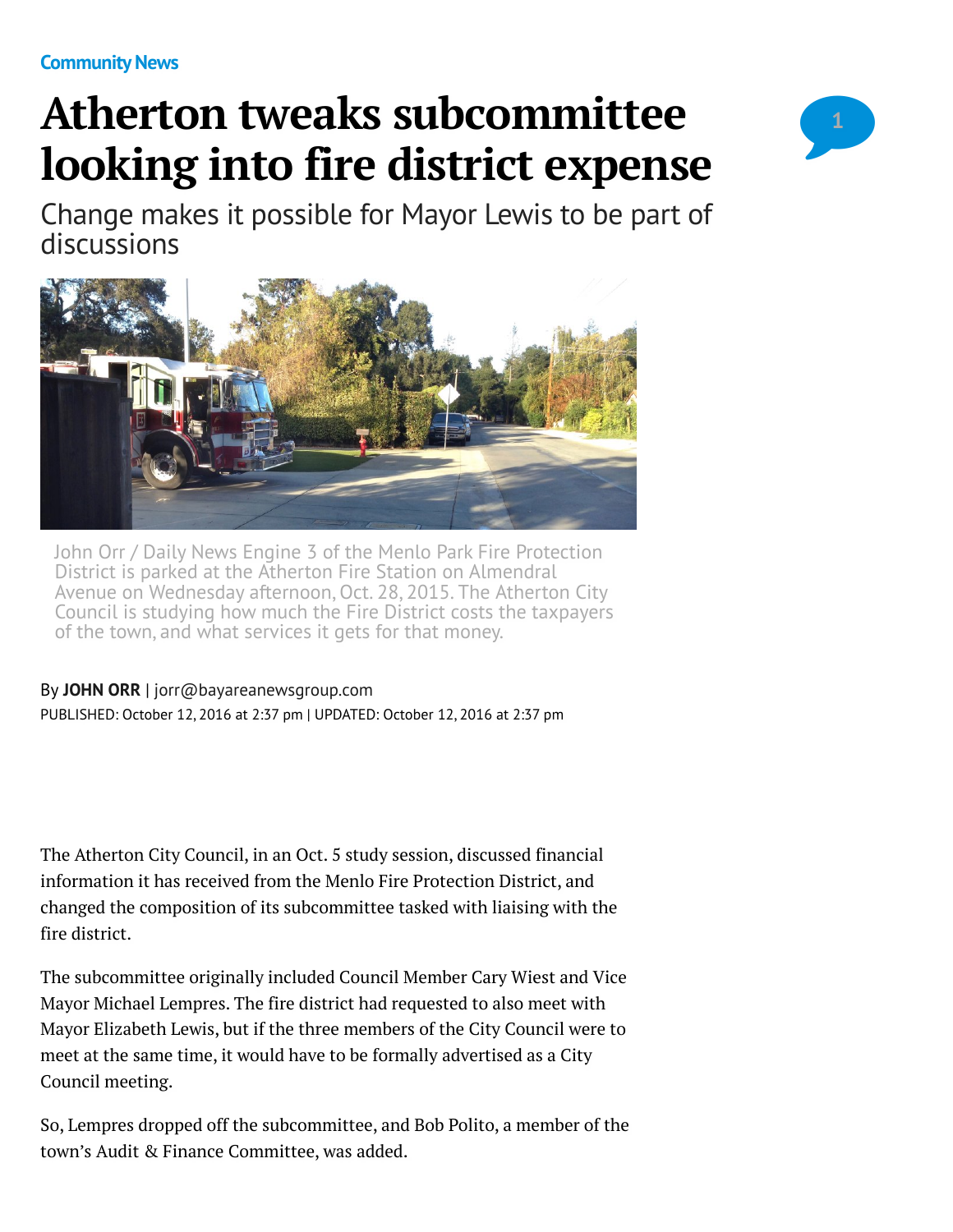The council is likely to elevate Lempres to mayor in November, when Lewis' term ends. Lempres would resume discussions on fire district issues at that time.

The new subcommittee met Tuesday morning with City Manager George Rodericks and agreed on four suggestions to present to the full City Council on Oct. 19 that would be investigated by an outside consultant, if the council, as expected, authorizes hiring such a consultant.

The four issues:

- What revenue does the fire district receive from Atherton property taxes? "The consultant would likely confirm what the first district has given us," said Rodericks.
- What is the cost of providing fire protection and emergency response services, and what other services does the fire district provide, such as training and search and rescue?
- If there weren't a fire district, and the town was responsible for fire and emergency services, what would the costs be?
- If Atherton taxpayers want to question or to do anything about those issues, how would they do it? What mechanisms would be involved? Rodericks said possibilities include working at the legislative level and/or perhaps changing the distribution of property taxes.

Rodericks said residents have asked council members about fire services, including about the distribution of property tax revenue. Rodericks said that the town receives about \$7 million a year from Atherton property taxes, and the fire district receives about \$12 million from the same source.

"The fire district has provided a summary of revenues they receive from the town," said Rodericks last week. "We'll be using that moving forward. And they provided links to their website detailing their budget, audit, summaries of coverage and deployment, but there's no real way to drill down into that data and access what the cost of services is to Atherton residents only."

## **Studying the library**

In other discussion on Oct. 5, the City Council gave guidance to council member Rick DeGolia regarding his duties as council representative to the Atherton Library, which is part of the San Mateo County Library Joint Powers Authority.

The big issue is how much money the library receives from Atherton property taxes. The library receives more money than it needs to operate,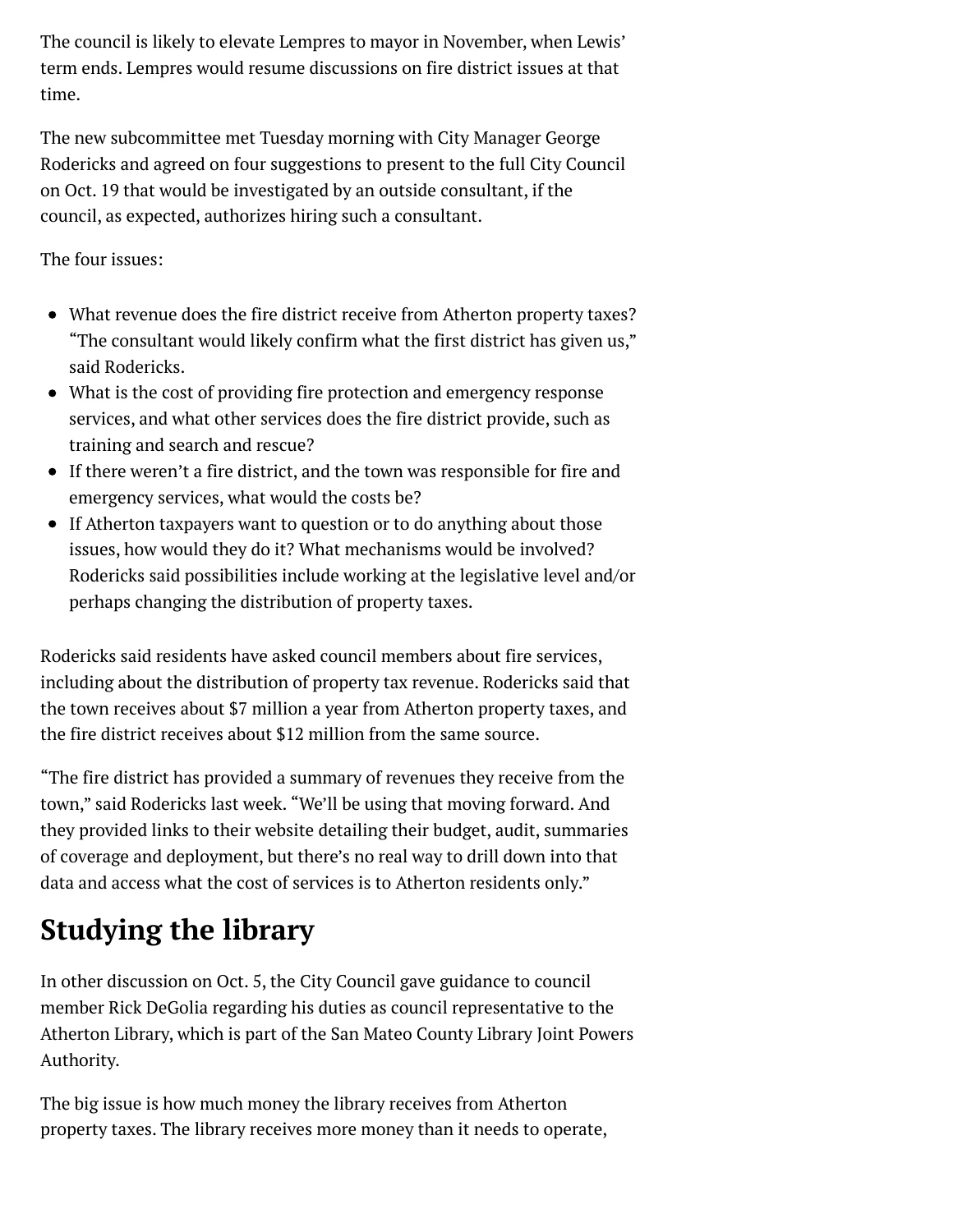which is how it has been able to accumulate enough savings to pay for its reconstruction during the planned Civic Center project.

Rodericks said the Joint Powers Agreement dictates that excess funds stay with the member agency whose locality generated the taxes. For the Atherton Library, that amounts to about \$1 million a year in operating funds, and another \$1 million in excess funds. But there has been talk among Joint Powers members to spread around some of Atherton's wealth to other libraries.

The council told DeGolia to work toward ensuring that the Atherton Library retains as much of its excess funds as possible going forward, with no changes to the Joint Powers Agreement till after construction of the Civic Center is completed, if then.

The other libraries in the Joint Powers Agreement are Belmont, Brisbane, East Palo Alto, Foster City, Half Moon Bay, Millbrae, Pacifica, Portola Valley, San Carlos, Woodside and unincorporated areas of San Mateo County, notably North Fair Oaks.

### **Excellence discussion**

The City Council on Oct. 5 also briefly discussed the proposed excellence awards program, said Rodericks. The program was proposed by staff as a means of recognizing people who have gone "above and beyond" for the town, and is meant to make the awards a yearly event.

Exactly how many awards are to be given, and determined by what people on a committee, has fluctuated in different council discussions. Rodericks said a proposal is being written to be on the council's Oct. 19 agenda.

#### Tags: **[Government](http://www.mercurynews.com/tag/government/)**, **[Menlo Fire Protection District](http://www.mercurynews.com/tag/menlo-fire-protection-district/)**



**[John Orr](http://www.mercurynews.com/author/john-orr/)** John Orr edits and writes for Daily News feature pages, including arts and entertainment. He also reports on the Town of Atherton and some other cities, Previously, he was mysteries and thrillers books columnist for the Mercury News, and also wrote about movies and blues music.